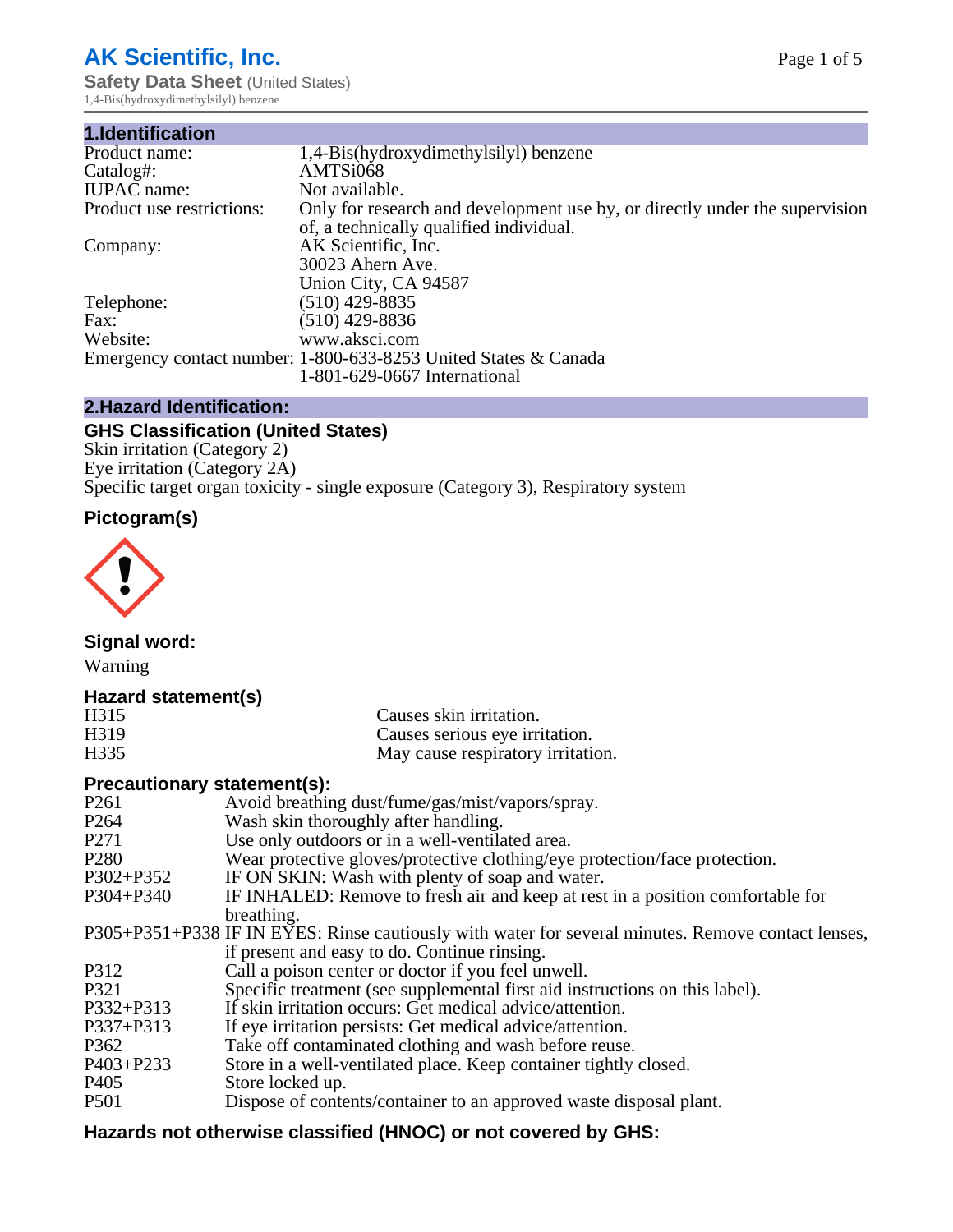#### None

#### **3.Composition/Information on Ingredients**

CAS#: 2754-32-7<br>Purity: 2754-32-7 Purity:<br>EC:

Synonyms: Not available. Not available.

## **4. First Aid Measures**

**General Information:** Immediately remove any clothing contaminated by the product. Move out of dangerous area. Consult a physician and show this safety data sheet.

**Inhalation:** Move person to fresh air. If not breathing, give artificial respiration. If breathing is difficult, give oxygen. Obtain medical aid.

**Skin contact:** Immediately flush skin with running water for at least 15 minutes while removing contaminated clothing and shoes. Wash clothing before reuse. Obtain medical aid immediately. **Eye contact:** Immediately flush open eyes with running water for at least 15 minutes. Obtain medical aid immediately.

**Ingestion:** Do NOT induce vomiting without medical advice. Rinse mouth with water. Never administer anything by mouth to an unconscious person. Obtain medical aid immediately.

**Most important symptoms and effects, both acute and delayed:** No further information available. Please see sections 2 and 11.

**Indication of any immediate medical attention and special treatment needed:** No further information available.

## **5. Fire Fighting Measures**

**Suitable extinguishing media:** Use water spray, dry chemical, carbon dioxide, or chemical foam. **Specific hazards arising from the chemical:** Carbon oxides, Silicon oxides.

**Advice for firefighters:** As in any fire, wear a NIOSH-approved or equivalent, pressure-demand, self-contained breathing apparatus and full protective gear. During a fire, irritating and highly toxic gases may be generated by thermal decomposition or combustion.

## **6. Accidental Release Measures**

**Personal precautions, protective equipment and emergency procedures:** Wear protective equipment and keep unprotected personnel away. Ensure adequate ventilation. Remove all sources of ignition. Prevent further leak or spill if safe to do so. For personal protective equipment, please refer to section 8.

**Environmental precautions:** Do not let product enter drains, other waterways, or soil.

**Methods and materials for containment and cleaning up:** Prevent further leak or spill if safe to do so. Vacuum, sweep up, or absorb with inert material and place into a suitable disposal container. Consult local regulations for disposal. See section 13 for further disposal information.

## **7. Handling and Storage**

**Precautions for safe handling:** Avoid contact with skin, eyes, and personal clothing. Wash hands thoroughly after handling. Avoid breathing fumes. Use only with adequate ventilation. Wear suitable protective clothing, gloves, and eye/face protection. Keep away from sources of ignition. Minimize dust generation and accumulation. Keep container tightly closed. Open and handle container with care. Do not eat, drink, or smoke while handling.

**Conditions for safe storage, including any incompatibilities:** Store in a tightly-closed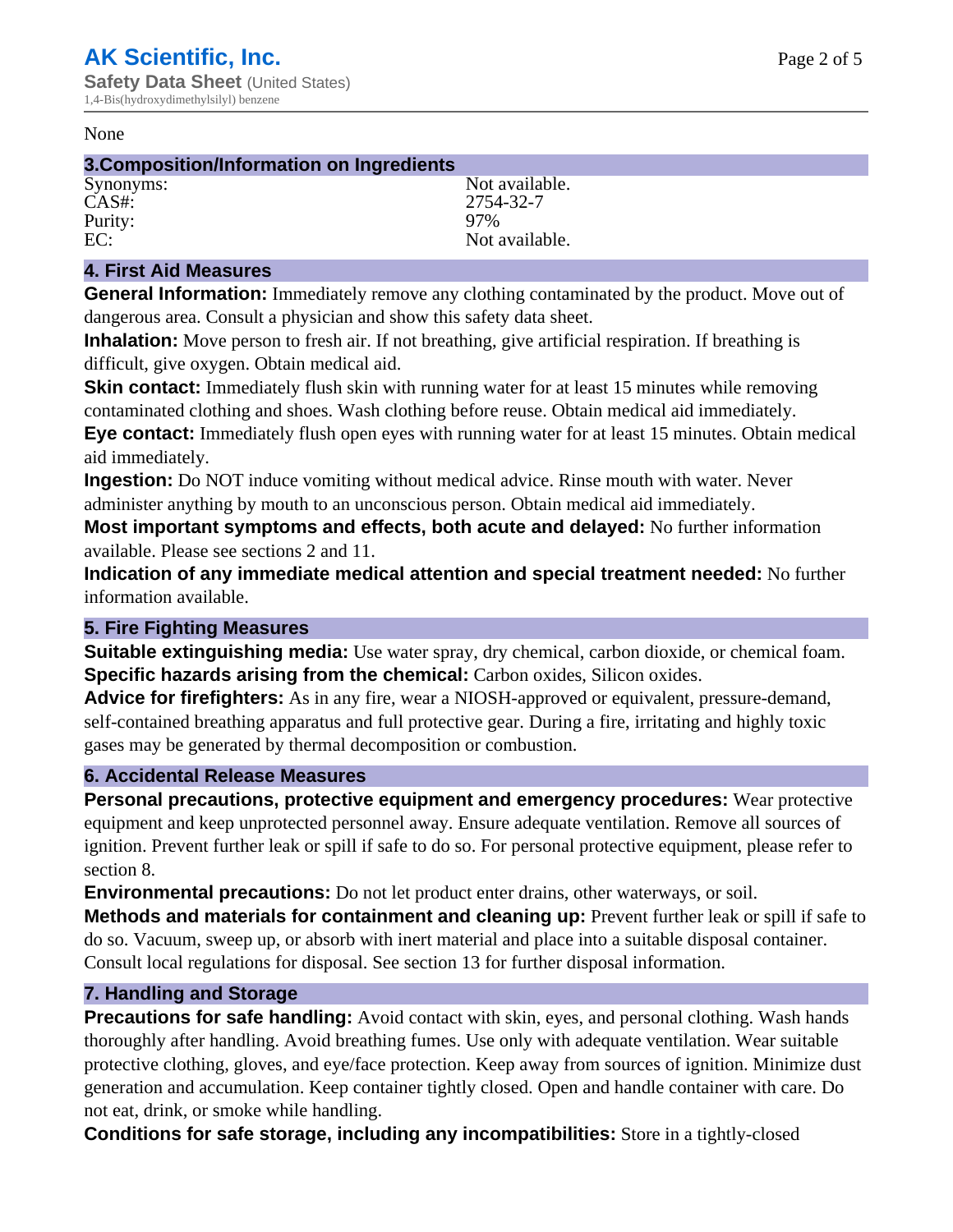Page 3 of 5

container when not in use. Store in a cool, dry, well-ventilated area away from incompatible substances. Keep away from sources of ignition. ,Store long-term at room temperature.

## **8. Exposure Controls/Personal Protection**

#### **Exposure limits:**

| <b>OSHA PEL:</b>  | Not available. |
|-------------------|----------------|
| NIOSH REL:        | Not available. |
| <b>ACGIH TLV:</b> | Not available. |

**Appropriate engineering controls:** Avoid contact with skin, eyes, and clothing. Wash hands before breaks and immediately after handling the product. Facilities storing or utilizing this material should be equipped with an eyewash fountain. Use adequate general and local exhaust ventilation to keep airborne concentrations low.

#### **Personal protection**

| Eyes:        | Based on an evaluation of the eye or face hazards present, wear chemical splash-resistant<br>safety glasses or goggles with side protection. A face shield may be appropriate in some |
|--------------|---------------------------------------------------------------------------------------------------------------------------------------------------------------------------------------|
|              | workplaces. Use eyewear tested and approved under appropriate government standards<br>such as OSHA 29 CFR 1910.133 or EU EN166.                                                       |
| Hands:       | Wear gloves selected based on an evaluation of the possible hazards to hands and skin,                                                                                                |
|              | the duration of use, the physical conditions of the workplace, and the chemical resistance                                                                                            |
|              | and physical properties of the glove material.                                                                                                                                        |
|              | Skin and body: Protective clothing must be selected based on the hazards present in the workplace, the                                                                                |
|              | physical environment, the duration of exposure, and other factors. No fabric can provide                                                                                              |
|              | protection against all potential hazards; therefore it is important to select the appropriate                                                                                         |
|              | protective clothing for each specific hazard. At the minimum, wear a laboratory coat and                                                                                              |
|              | close-toed footwear.                                                                                                                                                                  |
| Respiratory: | Respirators are not a substitute for accepted engineering control measures such as<br>enclosure or confinement of the operation, general and local ventilation, and substitution      |
|              | of less toxic materials. When respiratory personal protective equipment is appropriate                                                                                                |
|              | based on an assessment of respiratory hazards in the workplace, use a NIOSH- or                                                                                                       |
|              | CEN-certified respirator.                                                                                                                                                             |

| 9. Physical and Chemical Properties |                       |
|-------------------------------------|-----------------------|
| <b>Physical State:</b>              | Colorless solid       |
| Molecular Formula:                  | C10H18O2Si2           |
| Molecular Weight:                   | 226.42                |
| Odor:                               | Not available.        |
| pH:                                 | Not available.        |
| <b>Boiling Point Range:</b>         | Not available.        |
| Freezing/Melting Point:             | Not available.        |
| <b>Flash Point:</b>                 | Not available.        |
| <b>Evaporation Rate:</b>            | Not available.        |
| Flammability(solid,gas):            | Please see section 2. |
| <b>Explosive limits:</b>            | Not available.        |
| Vapor Pressure:                     | Not available.        |
| Vapor Density:                      | Not available.        |
| Solubility:                         | Not available.        |
| <b>Relative Density:</b>            | Not available.        |
| Refractive Index:                   | Not available.        |
| Volatility:                         | Not available.        |
| <b>Auto-ignition Temperature:</b>   | Not available.        |
| Decomposition Temperature:          | Not available.        |
| <b>Partition Coefficient:</b>       | Not available.        |

#### **10. Stability and Reactivity**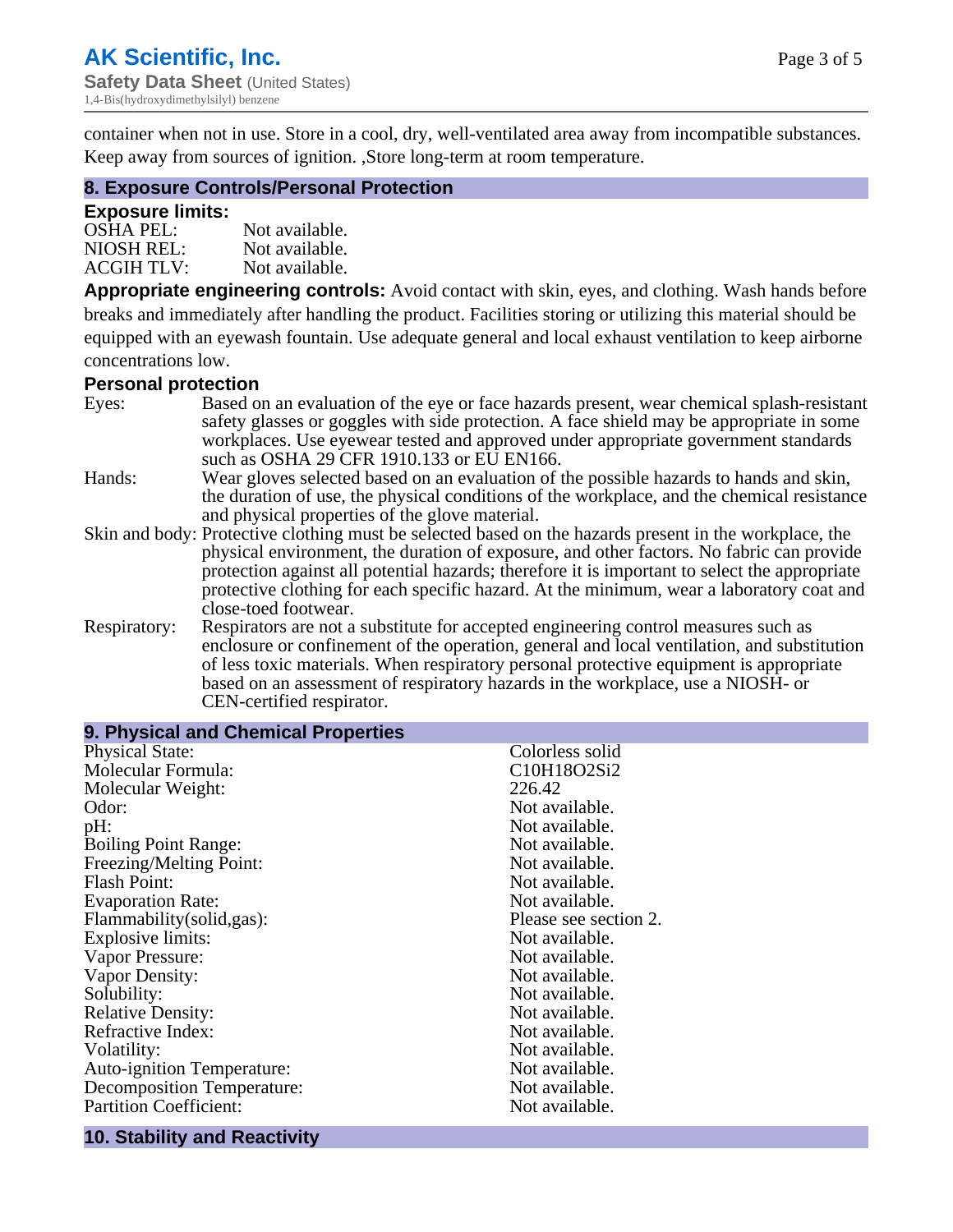| Reactivity:                         | Not available.                                       |
|-------------------------------------|------------------------------------------------------|
| Chemical stability:                 | Stable under recommended temperatures and pressures. |
| Possibility of hazardous reactions: | Not available.                                       |
| Conditions to avoid:                | Dust generation.                                     |
| Incompatible materials:             | Strong oxidizing agents.                             |
| Hazardous decomposition products:   | Carbon oxides, Silicon oxides.                       |
|                                     |                                                      |

#### **11. Toxicological Information**

| RTECS#                                         | Not available.                                      |
|------------------------------------------------|-----------------------------------------------------|
| Acute toxicity:                                | Not available.                                      |
| Routes of exposure:                            | Inhalation, eye contact, skin contact, ingestion.   |
| Symptoms related to the physical, chemical and | Skin contact may result in inflammation             |
| toxicological characteristics:                 | characterized by itching, scaling, reddening,       |
|                                                | blistering, pain or dryness. Eye contact may result |
|                                                | in redness, pain or severe eye damage. Inhalation   |
|                                                | may cause irritation of the lungs and respiratory   |
|                                                | system. Overexposure may result in serious illness  |

or death.

#### **Carcinogenicity**

| IARC: | Not classified.                                                                                       |
|-------|-------------------------------------------------------------------------------------------------------|
| NTP:  | Not listed.                                                                                           |
| OSHA: | Not listed.                                                                                           |
|       | Acute toxic effects: Inflammation of the eye is characterized by redness, watering, and itching. Skin |
|       | inflammation is characterized by itching, scaling, reddening, or, occasionally,                       |
|       | blistering.                                                                                           |

| <b>12. Ecological Information</b> |                |
|-----------------------------------|----------------|
| Ecotoxicity:                      | Not available. |
| Persistence and degradability:    | Not available. |
| Bioaccumulative potential:        | Not available. |
| Mobility in soil:                 | Not available. |
| Other adverse effects:            | Not available. |

#### **13. Disposal Considerations**

Disposal of waste: Chemical waste generators must determine whether a discarded chemical is classified as hazardous waste. US EPA guidelines for the classification determination are listed in 40 CFR 261.3. Additionally, waste generators must consult state and local hazardous waste regulations to ensure complete and accurate classification. Observe all federal, state and local regulations when disposing of the substance.

Disposal of packaging: Do not reuse containers. Dispose of as unused product.

| <b>14. Transportation Information</b> |                |
|---------------------------------------|----------------|
| <b>DOT (United States)</b>            |                |
| UN number:                            | Not hazmat     |
| Proper shipping name:                 | Not available. |
| Transport hazard class:               | Not available. |
| Packing group:                        | Not available. |
| <b>IATA</b>                           |                |
| <b>UN Number:</b>                     | Not DG         |
| Proper shipping name:                 | Not available. |
| Transport hazard class:               | Not available. |
| Packing group:                        | Not available. |